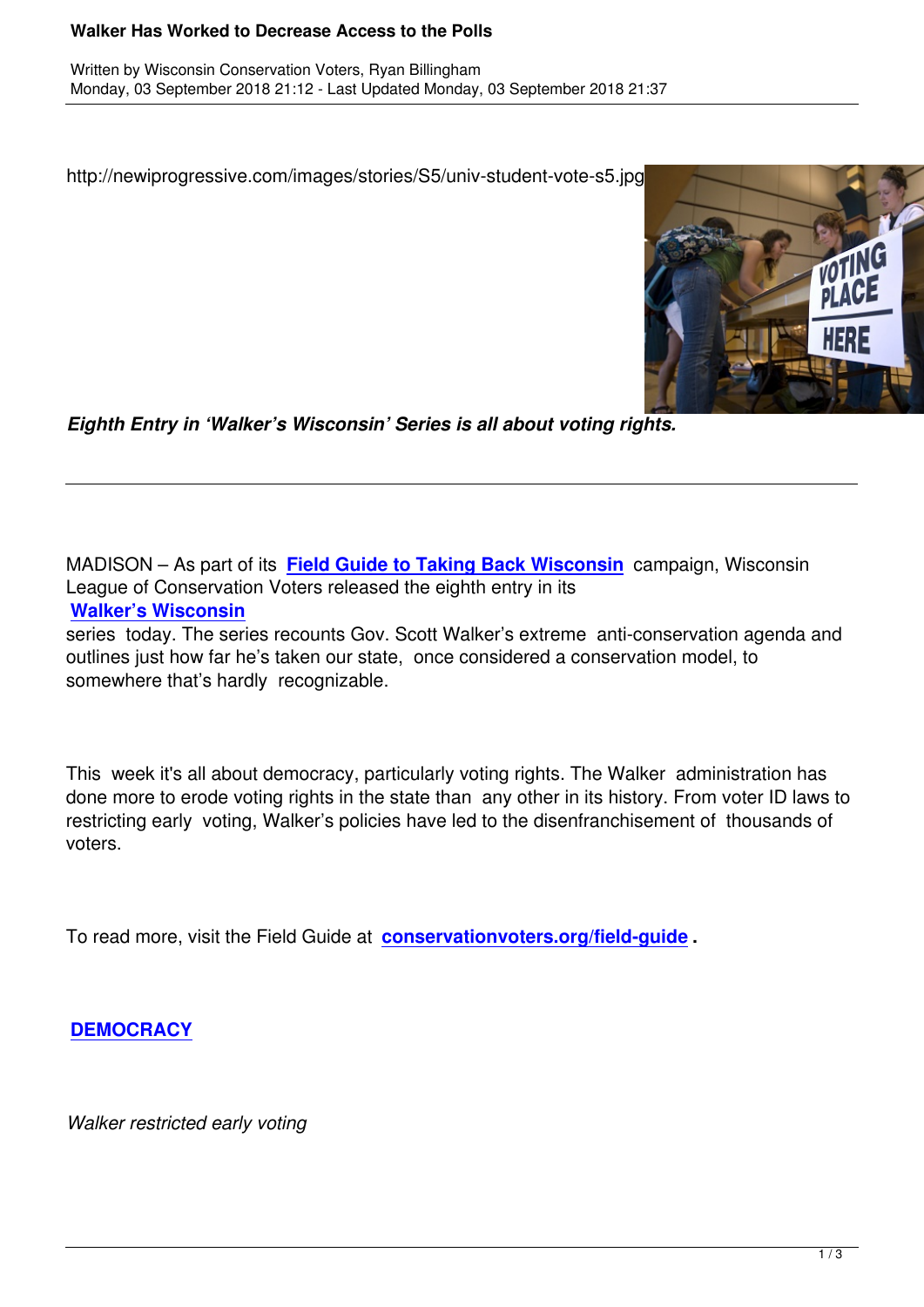## **Walker Has Worked to Decrease Access to the Polls**

Written by Wisconsin Conservation Voters, Ryan Billingham Monday, 03 September 2018 21:12 - Last Updated Monday, 03 September 2018 21:37

In 2014, Walker signed a bill (SB 324) that that limited clerk's office hours and the days available for early voting. It eliminated weekend voting and restricted voting hours. Before the law, municipalities could offer early voting as soon as ballots were printed for about 30 to 45 days including weekends, through the final day before the election.

*Walker enacted voter ID laws* 

In May 2011, Walker signed a law (AB 7) requiring a photo ID to vote. The law plants Wisconsin among only five other states that have the same strict requirement: Florida, Georgia, Indiana, Kansas, and South Carolina. A recent report estimates thousands of voters were disenfranchised by the law in 2016. The UW-Madison study reports 11 percent of voters eligible to cast a ballot in Dane and Milwaukee counties but who did not, cited the voter ID as why. That translates to between 16,000 and 23,000 votes.

## *Walker dismantled the Government Accountability Board*

In 2015, after investigations into his own campaign dealings, Walker signed legislation (AB 388) that dismantled the Government Accountability Board (GAB). The GAB, created under Gov. Jim Doyle, was a bipartisan effort championed by both parties, including party leaders like now-Senate majority leader Scott Fitzgerald. In addition to dismantling the GAB, Walker also signed AB 387, which dramatically altered the state's campaign finance laws, loosening restrictions on coordination between outside groups and politicians.

*Walker approved radical gerrymandering*

Called by experts as some of the most extreme gerrymandering in U.S. history, Walker signed SB 148 into law in 2011 new district maps that were extraordinarily partisan. Walker signed the bill privately on the same day of his recall election. Due to its extreme gerrymandering, court challenges went all the way to the Supreme Court. The matter is still being resolved before a district court that had ruled the districts unconstitutional.